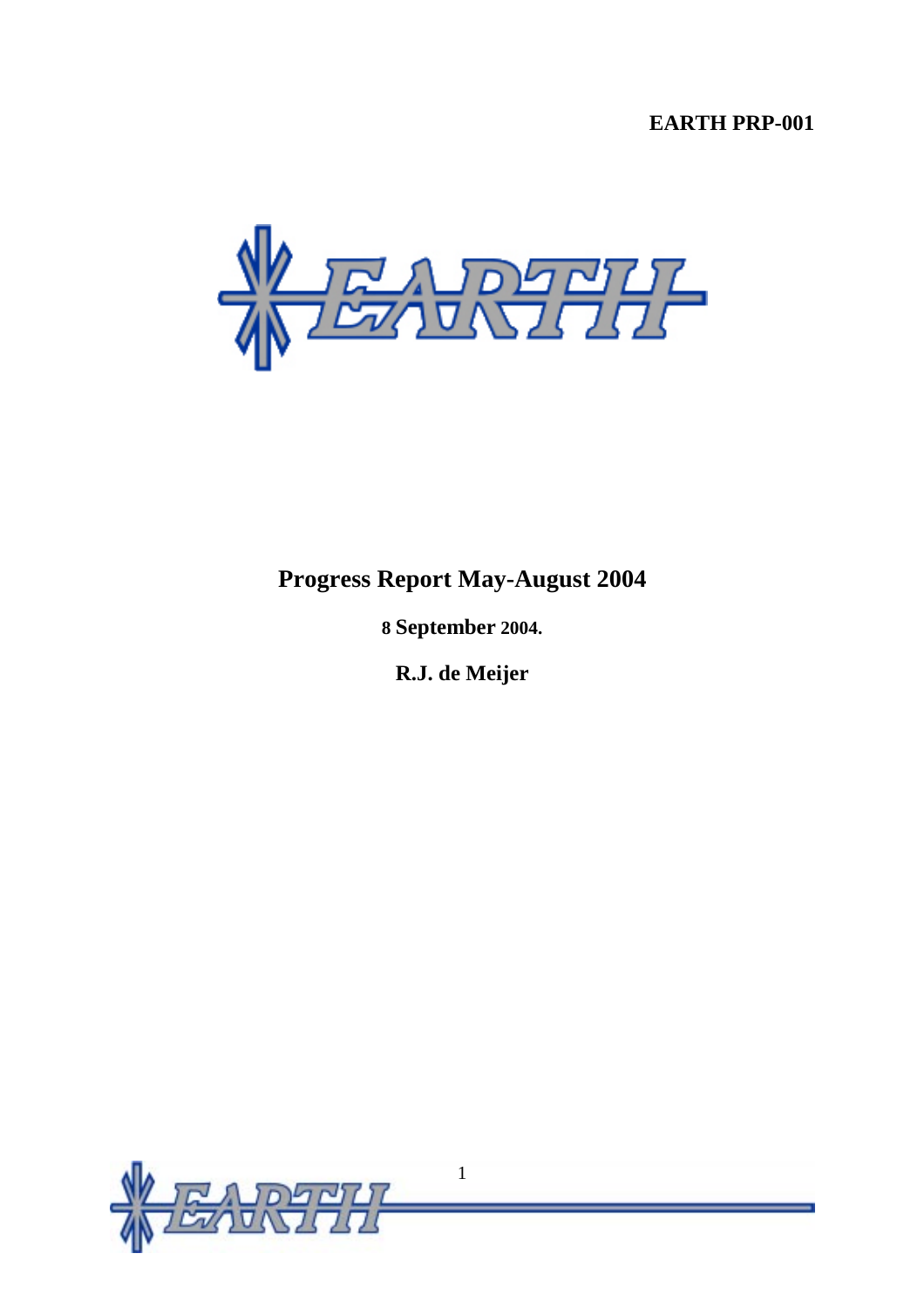This document presents an overview of the essential events related to the Earth AntineutRino TomograpHy (EARTH) programme in the period May-September 2004.

#### *Funding*

On May  $7<sup>th</sup>$  agreement is reached with prof. Harvey Butcher, director of ASTRON, Dwingeloo, NL, on a start-up funding for the project. A letter is drafted to secure the funding and the matching by the KVI. Due to the discussions on the future of the KVI the final decision of the KVI matching is delayed and becomes effective during a meeting with the KVI directorate on 5 July.

In May contact is made with Technology Centre Northern Netherlands (TCNN) to explore the possibilities of funding. In discussions with Patrick Cnubben (TCNN) a draft is made to assist him in preparing an application in the programme Innovatiesamenwerking Subsidie of the Dutch Ministry of Economic Affairs. In July, as part of the application a proposal is prepared by FOCUS OIL and Gas, the Dutch drilling consulting firm, that suggested the antenna layout.

In August Mr. Patrick Cnubben has discussed a draft version with SENTERNOVEM. The draft focuses on a pilot antenna at Curaçao, containing two essential technological topics: detector technology and drilling technology. From the discussion it becomes clear that SENTERNOVEM considers the project rather scientific and proposes that we work out the two parts as separate Research and Development projects, likely preceded by a feasibility study. It is important to have industrial partners in addition to FOCUS OIL and Gas. Some suggestions will be investigated further.

Dr. Khotso Mokhele, director of the South African National Research Foundation (NRF), pays a visit to the KVI on 11 June. One of the purposes is to discuss the way the South African team can participate. This discussion was started in March during a meeting at iThemba LABS. Dr. Mokhele has discussed the project with Dr. Rob Adam, director of the South African Department of Science and Technology. Dr. Adam likes the scientific challenges addressed by the programme. There are some small personal obstacles that have to be resolved, but in principle the funding for the South African part of the first phase is granted. Due to a stay abroad by the iThemba director, the issue gets resolved on 5 July. Dr. Mokhele will come back on the way to secure the funding by the end of August.

#### *Contacts with Curaçao*

Since the end of April there is contact by e-mail with Jacob Gelt Dekker, a Dutch entrepreneur living at Curaçao. He has reacted positively on Rob's request on advice with regards to the implementation of the first antineutrino antenna at Curaçao. He discussed, based on some articles, the project with members of the new government of the Dutch Antilles and the director of Aqua Electric, a firm producing both water and electricity to the island. Aqua Electra has invested in several technological projects.

On 28 June, Emiel van der Graaf and Rob meet Jacob Dekker at his house in Amsterdam. Jacob expresses his interest in the project and asks whether he is allowed to discuss the project with politicians in The Netherlands and in Curaçao. We appreciate his actions very much. He also suggests working out an organisational set-up for the project, including an



 $\mathcal{L}$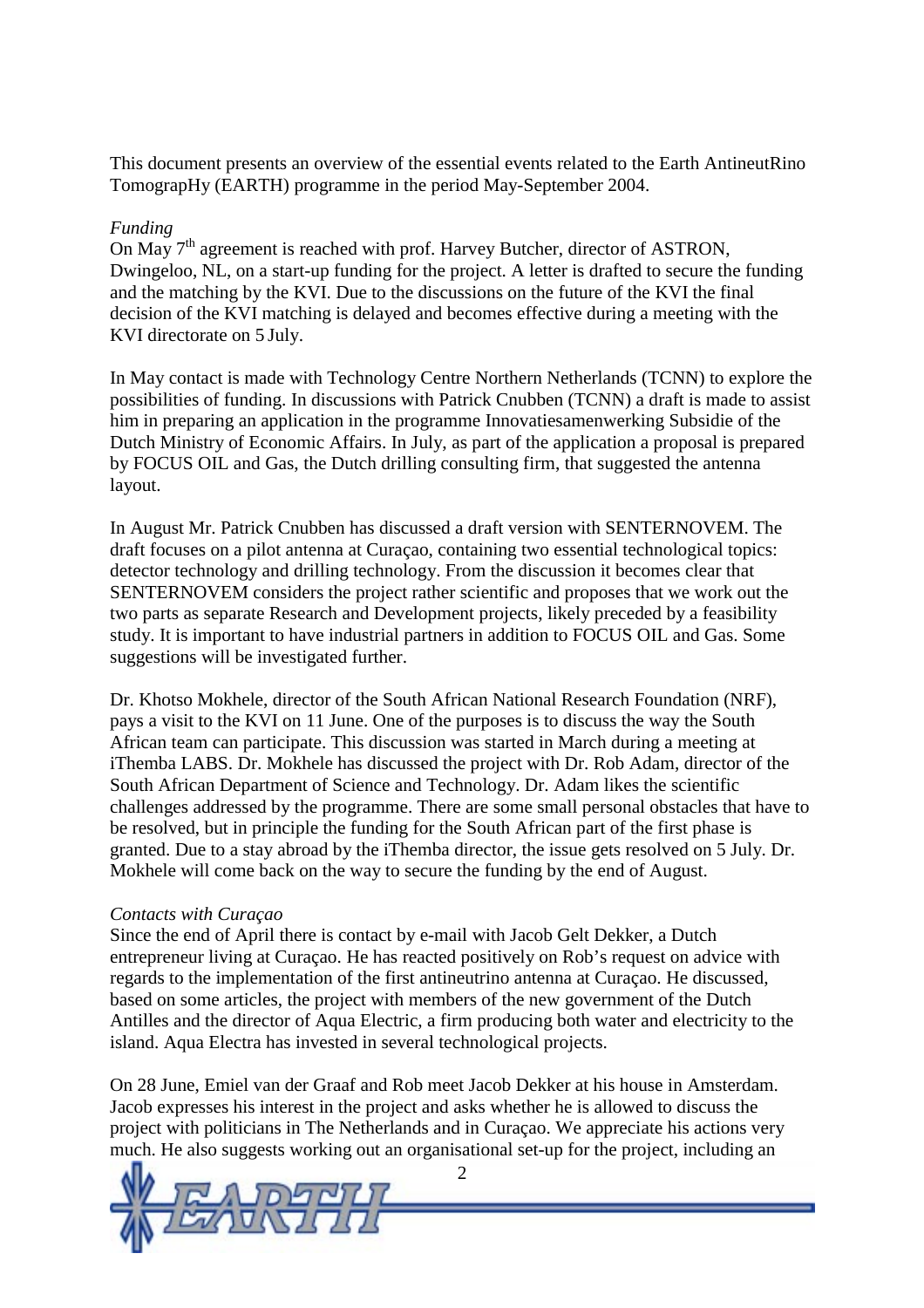Advisory Board comprising scientists and public figures. As the first four members of the Board the following persons agreed to participate: prof. Harvey Butcher (ASTRON), Prof. Harry Priem (Emeritus professor isotope geology), Dr. Simon Kuipers (Chairman of the Board of the Rijksuniversiteit Groningen) and Jacob Gelt Dekker.

A short description of a possible proposal for the programme Programma Samenwerking Nederlandse Antillen has been sent to SENTERNOVEM to inquire about its suitability. The programme is still closed and some questions have been raised about its suitability. Especially the fact that the University is not a company seems to be problematic. The issues will be investigated further. Further action is postponed pending a likely discussion with the prime minister (see below).

The prime minister of the Dutch Antilles, Mr.Ys, will visit The Netherlands at the end of August-beginning of September. Jacob Dekker has made contact to investigate a possible meeting of Rob with Mr. Ys. The meeting has taken place on 2 September.

#### *Detector development*

The South-African team has experimentally simulated antineutrino detection by using an existing test cell to investigate the feasibility of delayed neutron detection and particle identification based on pulse-shape discrimination. The cell is filled with a liquid scintillator doped with B. As a source of radiation, neutron from AmBe and Cf sources were employed. The reactions differ from the antineutrino capture in that instead of a positron a recoil proton is formed in the reaction. The tests show clearly the delayed coincidences between protons and captured neutrons (see figure). Moreover pulse-shape discrimination allows the distinction between the recoil-proton pulses and recoil-electron pulses generated by gamma rays. This result is an important step in the demonstration of the feasibility. A draft report is



presently being discussed.

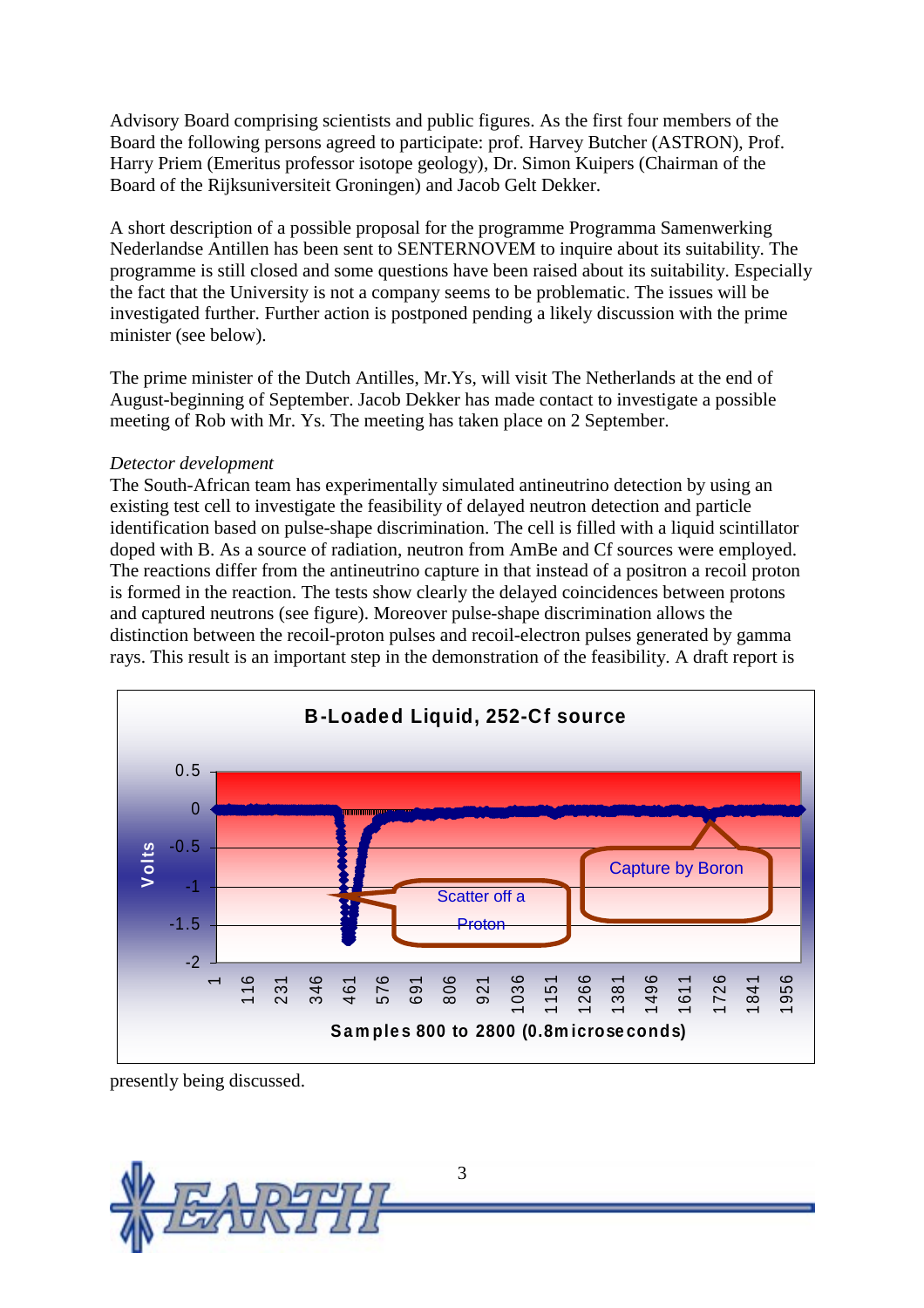#### *Industrial applications*

Emiel van der Graaf discussed at NRG-Petten, NL possible application of compact antineutrino detectors for monitoring nuclear power plants on 26 May. NRG is interested in collaboration. On 21 July Emiel has sent to NRG a pre-proposal. NRG will provide additional information and will investigate the interest of potential finances and users, i.c. Siemens and Borsele. Emiel expects a reply from NRG in the beginning of September.

### *Seminars and presentations.*

R.J. de Meijer, *Elementaire toepassingen,* KVI alumni meeting, Groningen, NL, 12 June 2004.

F.D. Smit, *Is there a reactor at the centre of the Earth? How can we tell?,* Invited nonspecialist lecture, South African Institute of Physics, Bloemfontein, RSA, 1 July 2004 F.D. Smit, *Investigating the distribution of the radiogenic sources in the Earth*, Colloqium Physics Department, University of Cape Town, Cape Town, RSA, 4 August 2004.

#### *Publications and publicity.*

• Two scientific publications have come out in print:

R.J. de Meijer, E.R. van der Graaf and K.P. Jungmann, *Quest for a nuclear georeactor,* Nuclear Physics News International **14/2**, 2004, 20-25

R.J. de Meijer, E.R. van der Graaf and K.P. Jungmann, *Quest for a nuclear georeactor,* Radiation Physics and Chemistry, **71**, 2004, 769-774.

• In popular scientific journals articles appeared that mentioned the antineutrino antenna at Curaçao.:

Antilliaans Dagblad, 24 June 2004.

Discovery Magazine, *What is cooking at the Center of the Earth?,* July 2004*.*  Science et Vie, *Centre de la Terre*, **1042**, July 2004, 36-43. (in French). New Scientist, *Fire down below*, **183,** 7 August 2004, 26.

• Radio interviews were broadcasted: 26 July, Dutch Radio 1 (KRO). 27 July, Wereldomroep.

#### *Website and ppt-mastersheet.*

A beginning is made to have a web site. Initially it will be part of the KVI website. A document has been produced as basis. Moreover a logo has been designed.

For Power Point presentations a background sheet is available for members of the consortium.

## *Teams.*

.

The Dutch team consists of: • KVI: Dr. A.M. van den Berg (0.25 fte) Dr. E.R. van der Graaf (0.1 fte) Prof.dr. R.G.E. Timmermans (0.2 fte) Dr. H.J. Wörtche (0.3 fte) Prof. dr. R. J. de Meijer (0.5 fte) • FOCUS OIL and GAS, BV



4